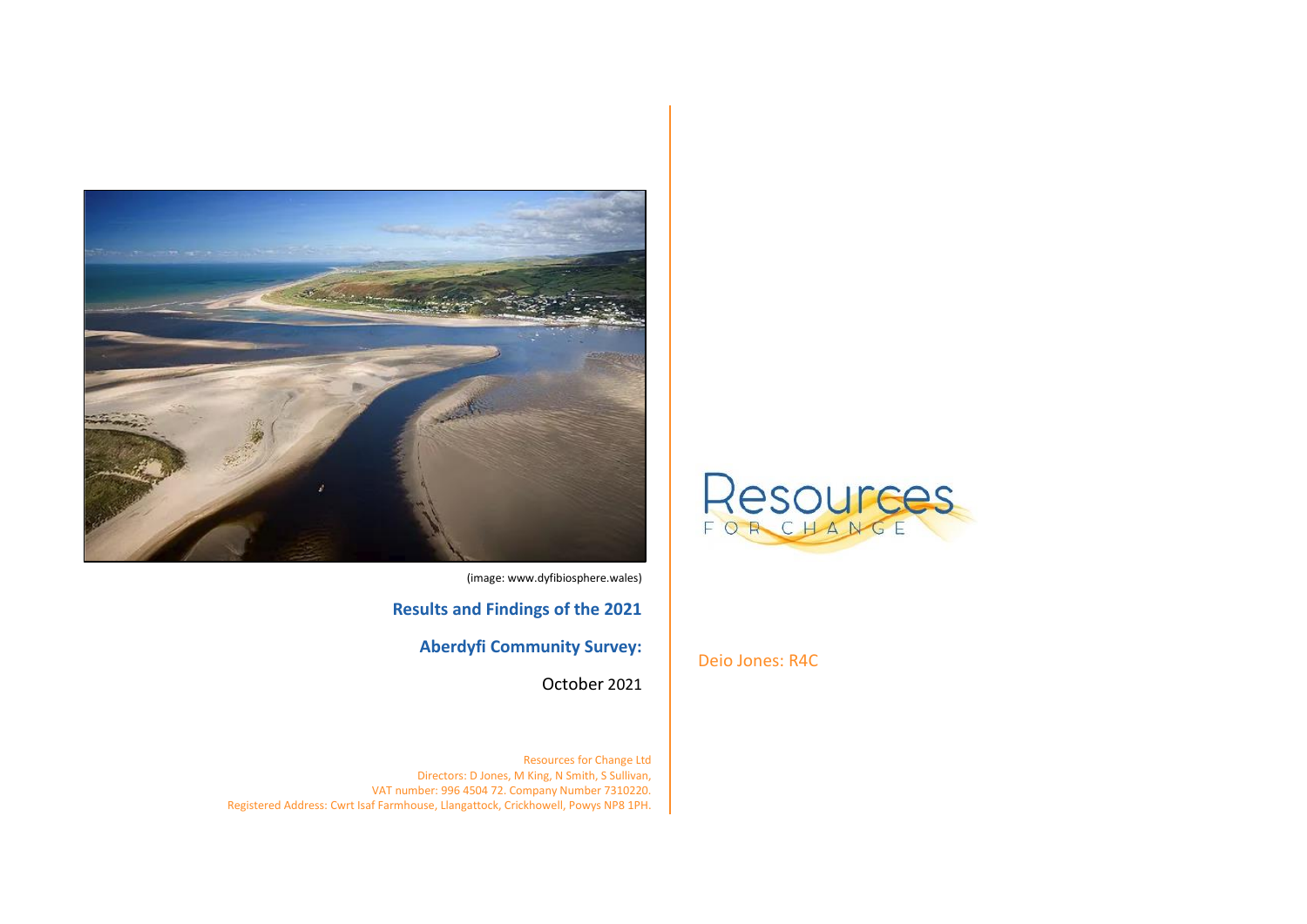# **CONTENTS**

| NORTH-WEST WALES RURAL HOUSING ENABLERS PARTNERSHIP: THE HOUSING NEEDS |  |  |  |
|------------------------------------------------------------------------|--|--|--|
|                                                                        |  |  |  |
| POTENTIAL NEXT STEPS: HOW YOU CAN ACT ON THESE FINDINGS  18            |  |  |  |
|                                                                        |  |  |  |

*Note: The finding of the survey reflects the thoughts and opinions of the respondents, which might not always be factually correct. However, such instances can give valuable insight. e.g., if a number of residents identify the need for a defibrillator in the village despite there being several installed, it highlights a lack of local knowledge about the availability of these current and potentially lifesaving assets.*

# INTRODUCTION

In early 2021 a group of local people came together to form the 'The Aberdyfi Community Needs Group,' with the aim of identifying the changing needs of the community in the wake of the Covid-19 pandemic.

The group commissioned 'Resources for Change' (R4C) to help develop an initial community wide survey to enable local people to have their say. To build a representative overview of the community and identify ways to improve things for local residents. We collaborated with the 'North-West Wales Rural Housing Enablers' to enable us to engage the community while adhering to Covid-19 regulations, and they produced a separate '*Local Housing Needs Survey'* which should be read alongside this report. Their summaries and conclusions are also included in this report to provide a full overview of the situation.

This report summarises the findings of the community survey and will provide the initial evidence for further discussions and developments. These could include the development of individual projects and associated funding applications, or they could be developed into a more comprehensive Community Place Plan. The results will also be presented to the Local Authorities to provide evidence of local need for the latest Local Development Plan (LDP).

#### METHODOLOGY

A bilingual survey was set up on 'Microsoft Forms,' and the link was distributed through to each household by post by the 'North-West Wales Rural Housing Enablers' team. It was also shared and promoted through the networks of partners and identified stakeholders, and shared widely on social media. It was open for an initial three-week period in July-August 2021, during which time 234 individuals responded.

Senior officers within the Planning department of 'Parc Cenedlaethol Eryri' and the housing department of Cyngor Gwynedd were consulted to ensure the information captured was relevant to the development of the new LDP.

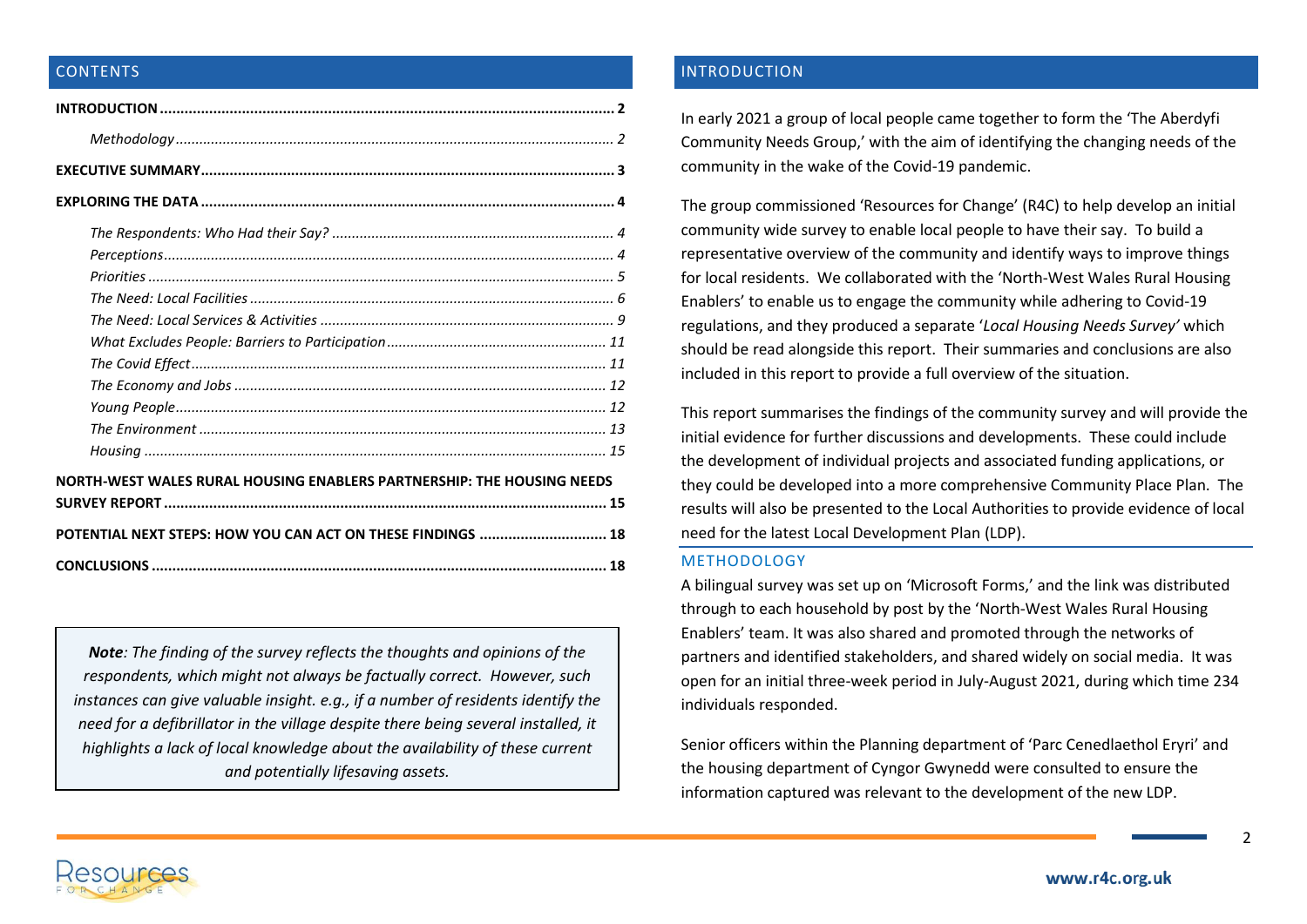### EXECUTIVE SUMMARY

There is a general perception that Aberdyfi is a good place for young people, families, and retirees to live [although the actual view of young people under 25 was not captured]. However other than for those able to work remotely from home, it was not considered a good place to either find work or commute to work elsewhere. The lack of diverse employment opportunities and reliance on low paid-seasonal work in the visitor economy is one of the major issues facing the community, and better training opportunities, workspaces, and a more diverse economy are perceived as steps to rectify this.

When asked to prioritise from a set of pre-set options, respondents' collective feedback had improving local facilities at the top of their list, followed by improving community services/activities, encouraging new employment opportunities, providing sustainable housing, providing local housing, and conserving our natural environment.

It's noticeable that the high priority practical actions to improve facilities and services are responding to the pressing day-to-day issues that are identified in the survey. Whilst more long term strategic and policy-based actions come lower down. The environment comes last, despite it later transpiring to be the issue that united the overwhelming majority of respondents more than any other in their appreciation of the benefit it offers them, and their desire to protect through education, action, and legislation.

Unsurprisingly communal facilities are perceived to be key to delivering local services and activities. They are also central to facilitating social interactions and bringing people together. The desire to protect, maintain, and enhance both facilities and community services/activities is strong across the board. And there are many specific suggestions and proposals of how this could be achieved, and how to fill gaps in current provision for the benefit of the community.

There are also common themes emerging of the barriers to participation in community activities. Lack of time and work commitments are most common

barriers. [*Not being interested in the activity on offer is the most common barrier identified, however this includes many who were uninterested in some activities but were actively engaged with others, which blurs the picture]*. A lack of information and advertising of activities and events was also a prominent theme.

Poor health and mobility highlighted inclusive access issues such as wheelchair access and services for the hard of hearing, but also raised the potential of a community transport scheme. Lack of parking was also noted as keeping people away, especially during the busy tourist season. Finally issues around membership and perceived exclusivity are raised for certain clubs, which are perceived to be excluding many local residents.

The Covid-19 pandemic is perceived to have highlighted the need for local community-based services, especially relating to health and wellbeing. It's potentially changed the way people socialise as groups, and intensified issues around loneliness and isolation. It could also change habits and behaviour that could impact both the economy and the needs of the community. It's also seen to have brought out the best in people and fostered new relationships and stronger community spirit which can be built on going forward.

Finally, housing is seen as a major issue, and the data from 'The Housing Needs Survey' reinforces this by identifying that:

- 62.3% of local households are priced out of the local market
- No privately rented accommodation is currently available in Aberdyfi.

• 54% of all properties in the village are  $2^{nd}$  homes, holiday lets, or empty. In general housing is perceived to be unaffordable for local people, and there are polarised views on the effect of  $2^{nd}$  homes on the community. This is reflected by other sections where tourism and visitors are considered to be both vital to the local economy while simultaneously putting substantial pressures on local services and the environment.

However, there is overwhelming support for measures that would promote local housing, affordable housing, and limiting secondary residences.

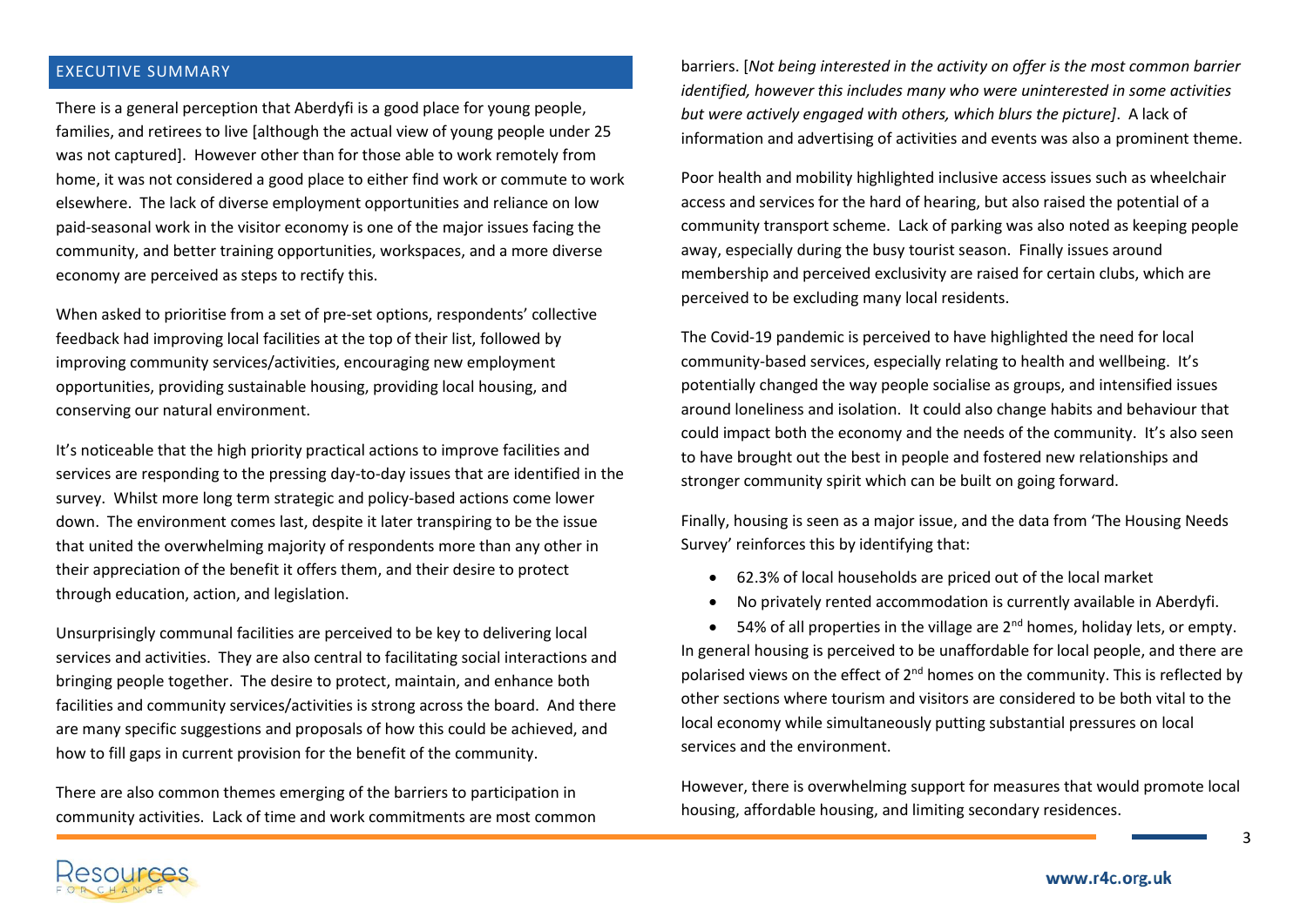### EXPLORING THE DATA

#### THE RESPONDENTS: WHO HAD THEIR SAY?

The results need to be interpreted in the context of those that contributed, and we need to be mindful of the effect of missing certain groups or demographics.

A total of 234 individuals responded to the survey. There was a fairly equal distribution of responses from those from the 25-49, 50-65, and 65+ age groups, but a disappointing lack of engagement from young people under 25 years old.



Over 70% of respondents were permanent residents, 56% in Aberdyfi and another 14% living within 5 miles. Just under 20% were 2<sup>nd</sup> homeowners living in the area part of the year. The remaining 10% were a mix of visitors, people travelling in for work or activities, and those with historical and family ties.



Just over half (52.1%) of the respondents were non-Welsh speakers. First language Welsh speakers accounted for just 9.8% of respondents, with another 11.1% identifying it as their second language. Over a quarter (26.9%) stated that they were currently learning the language, and 89 individuals stated that

they would be interested in Welsh Lessons.

#### PERCEPTIONS

We asked respondents for their opinion on the following statements regarding Aberdyfi:

"I think that Aberdyfi is a good place for…"



Respondents were asked to choose a response ranging from '*strongly disagree'* (dark red) to '*strongly agree'* (dark blue), and the results are illustrated in the chart above. We can see a pretty clear pattern, where the majority believe that Aberdyfi is a good place for children and young people to live, to raise families, working from home, and to retire to. However, there's an overwhelmingly negative view of Aberdyfi as a place to either find work or commute to work in other places.

We must also remember that as mentioned previously these results don't accurately reflect the perceptions of you people under 25.

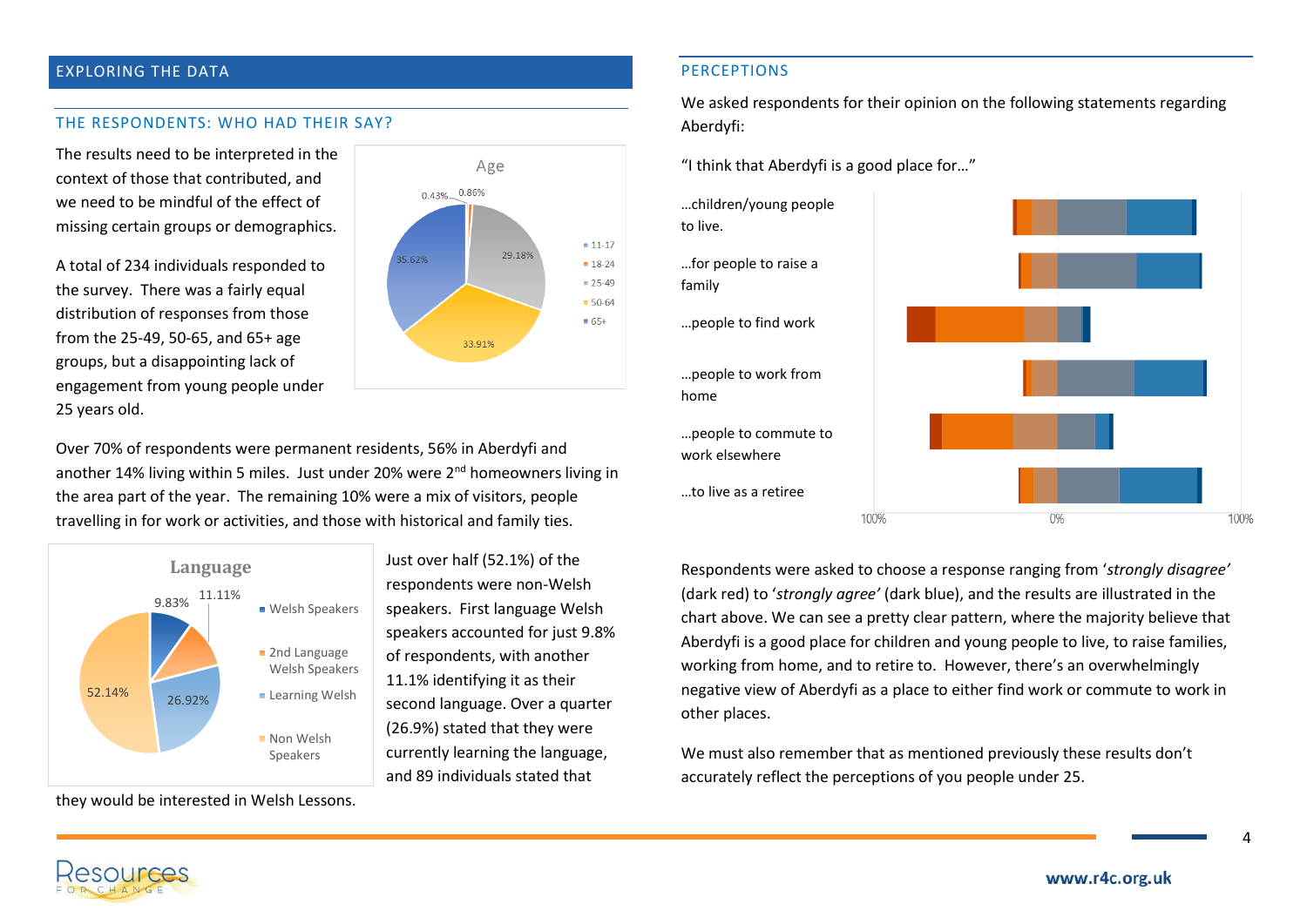### **PRIORITIES**

We asked the respondents to rank from 1 (most important) to 6 (least important), which of six proposed interventions they believe would improve the community and was most important to them. The results were as follows

| <b>Rank</b>    | <b>Interventions</b>                                                                                                                                                           |
|----------------|--------------------------------------------------------------------------------------------------------------------------------------------------------------------------------|
|                | Improving the community owned buildings & facilities in Aberdyfi                                                                                                               |
| $\overline{2}$ | Providing new and/or improved activities and community services for<br>residents e.g. social activities for local people, training, arts and crafts,<br>sports, youth club etc |
| 3              | Encourage new local work & employment opportunities                                                                                                                            |
| $\overline{4}$ | Providing more affordable housing                                                                                                                                              |
| 5              | Providing more housing for local people                                                                                                                                        |
| 6              | Conserve and enhance our natural environment                                                                                                                                   |

If we take a closer look at the breakdown of how individuals ranked each option (below), we see that almost twice as many people selected '*improving community facilities*…' (1) as a first option compared to any of the others, while '*improving activities & services*' (2) ranked highly based on people's second and third choices.

*'Encouraging new work & employment opportunities' (3)* was ranked third, even though less people thought it a priority than the two housing interventions. This is because nearly half of respondents ranked it  $3<sup>rd</sup>$  of  $4<sup>th</sup>$  priority, and less that 10% as the lowest.



It's interesting to note that '*providing more affordable housing'* (4) was the option that split opinion most, with strong views at both ends of the spectrum. Somewhat surprisingly considering that 70% of respondents were local residents and the nationwide explosion in the housing market, '*providing more housing for local people' (5)* only ranked 5<sup>th</sup>.

There is a caveat here, in that improving community facilities and services have the potential to improve the community for everyone, whilst providing affordable/local homes won't benefit those who are already homeowners. This could have influenced people's choices. However, this does not explain why '*Conserving and Managing our natural environment' (*6) was the lowest priority across the board.

Finally, it's important to remember that these options, based on potential interventions identified by a group of local people, were ranked in relation to each other. This is not to say that the lowest ranked ones are irrelevant. This was a prioritisation exercise looking at six potential interventions, and a low-ranking mere indicates that it is considered less important or less pressing than the others.

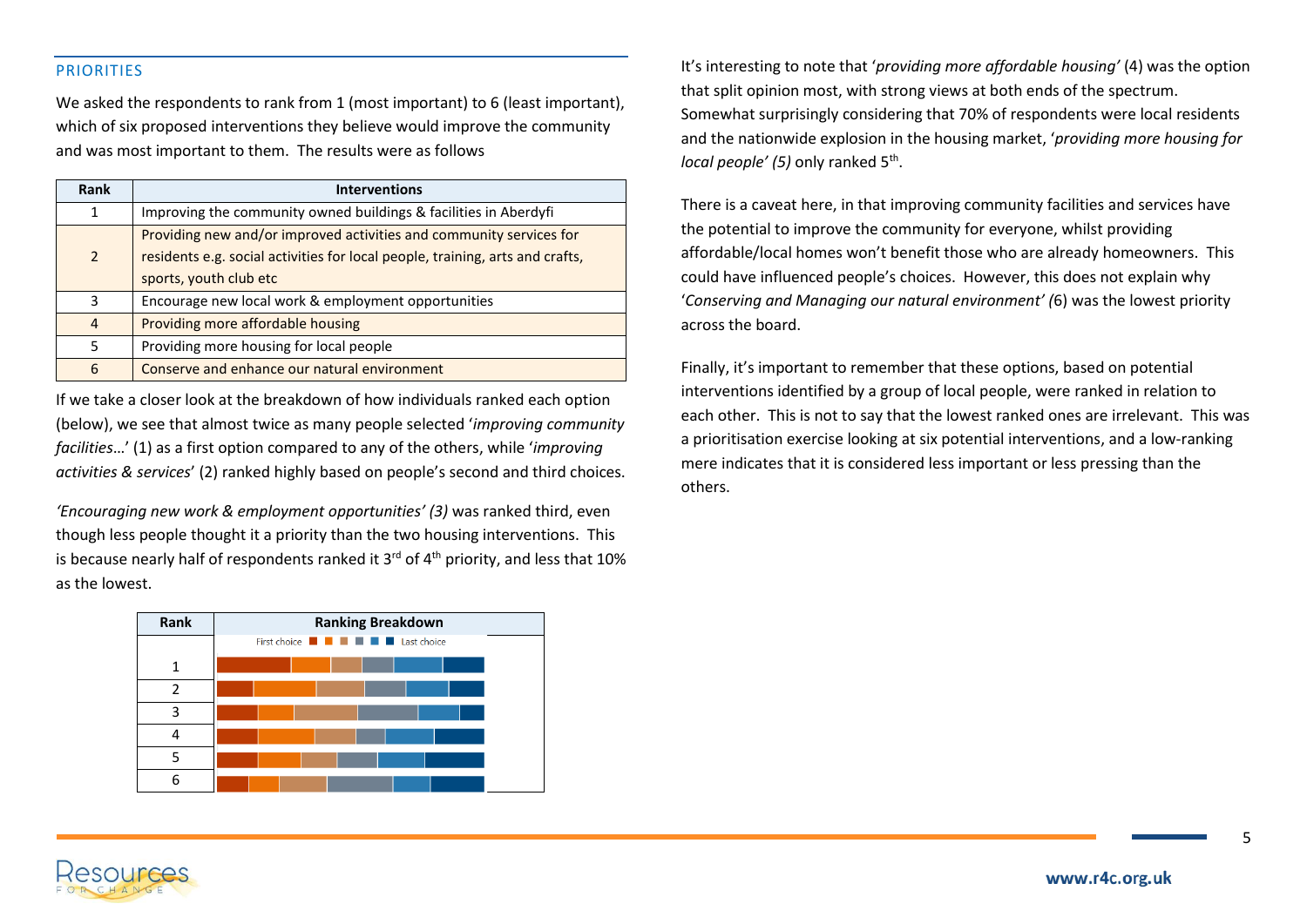# THE NEED: LOCAL FACILITIES

To get an idea of which facilities were being used by the community, we asked respondents which of them they or their families had visited during the 12 months before the Covid-19 Lockdown.



*\*Note: We missed the Golf Club off the list – and the comments about the omission prove it has regular use!*

These facilities serve different groups and audiences, some are for a specific activity (e.g. football ground), others such as Neuadd Aberdyfi host a wide range of activities and services, while parks and open ground are accessible to all. It does however give us an indication of the facilities that provide services or benefits to a large proportion of the community.

The Yacht Club, Golf Club, and Recreation Ground (Bowls/Tennis/Croque/Putting), and other 'activity/sports clubs' play a key role as social hubs as well as activity providers, with many stating that they benefit from the facilities despite not participating in the core activities. The same is true of Neuadd Dyfi and the Institute.

### A NEW COMMUNITY OWNED ASSET?

We asked a simple Yes/No question to gauge the local appetite for investing in shares in a community owned asset if the opportunity arose. Two thirds of respondents to this question replied positively indicating that such a venture would find support.





# SUSTAINABLE COMMUNITY TRANSPORT

We also asked if respondents believed that better sustainable transport links were required in the village, and if so, what interventions would benefit the community.

New cycling lanes was the most popular choice, reflecting previous findings. There was also widespread support for new/improved pedestrian routes (or walkways), and many thought a community bus was also a potential solution.



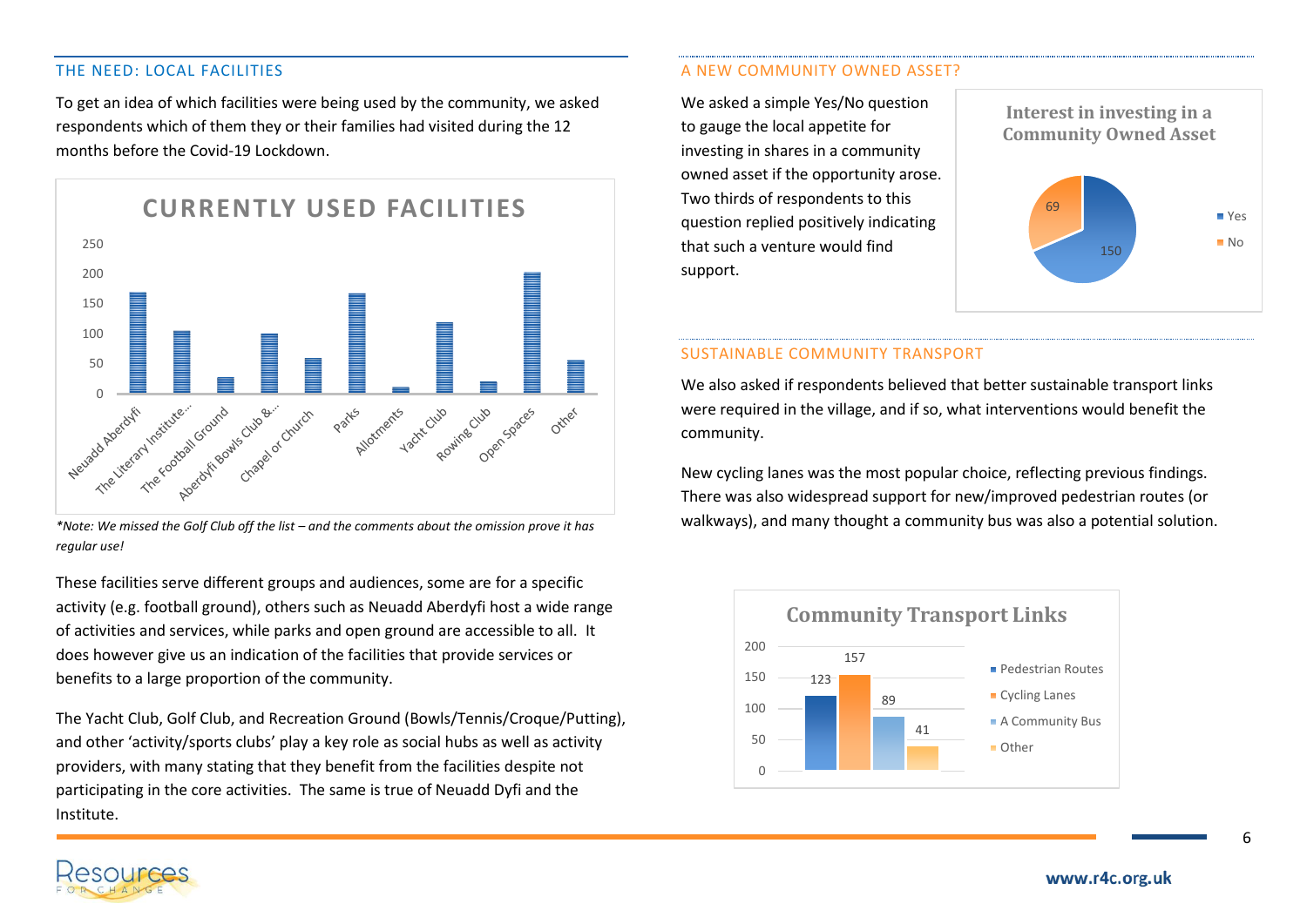# WHAT COULD BE DONE TO IMPROVE EXISITING FACILITIES?

There was a rich variety of suggestions and comments about what could / needs to be done to improve the current facilities in Aberdyfi, and to make the most of what we have.

**Information**: The most common suggestion was for a central information hub / one-stop-shop for [mainly] local people to let them know what's going on at different clubs and facilities, and how they can get involved. An online group or page on social media, or a physical noticeboard/hub in the village centre were recurring suggestions.

**Improving Current Facilities**: There were repeated specific calls for improving current facilities:

- Neuadd Aberdyfi: Installing retractable seats to increase and make the most of the available space in the main hall, and open up new opportunities.
- The Literary Institute: There is a perception that the asset is underused and could benefit from modernisation to improve quality and diversity of the offer there and make it more relevant to current needs.
- Aberdyfi Bowls & Recreation Ground: Improvements to both playing surfaces of the bowling green, tennis courts and croque lawn, as well as associated facilities. There was also a strong view that the Recreational Ground was a hugely underutilised asset, and that visitors and locals alike were unaware of its value.
- Yacht Club: There were comments about the condition of the slipway and boat launching facilities.

**Local Participation**: There was a recurring theme (including from members) that many of the local clubs should be more welcoming, and make a greater effort to engage local people. The majority of comments referenced the Yacht Club given its prime location, facilities on the waterfront, and tendency to be seen as a place for 'visitors.' But the message was similar for other organisations as well.

**Better Use of Open Spaces**: Respondents identified an opportunity to develop some of Aberdyfi's open spaces, specifically the green and the waterfront. Proposals included provision for open air dining and recreational activities.

**Upgrade Children's Play Area**: There were numerous comments on the need to improve and upgrade the children's play area to provide a better experience for young people.

**Accessibility**: Improving accessibility for all across all facilities and around the village in general.

**Parking:** There were repeated calls for increasing the parking provision in the village especially during busy periods and making an effort to stop visitors parking in inappropriate places and on green spaces. There were also calls for dedicated residential parking outside people's homes.

**Public Toilets**: Keep them clean, well maintained, modern, and fit for purpose in this popular destination for locals and visitors alike.

**Ongoing Maintenance**: It was noted that good work is already being done to maintain many of these facilities, but that should be a focus on maintaining and improving these facilities moving forward to prevent them deteriorating. There were a few comments about the village starting to look tired and rundown during the pandemic.

**Bins and Dog Fouling**: Calls for more waste bins and dog poo bins, and for them to be emptied more often.

| Other                              |                                       |  |
|------------------------------------|---------------------------------------|--|
| A Bandstand (on the green?)        | Better local and community Transport  |  |
| Outdoor Gym                        | Improvements for visitors and players |  |
|                                    | at the Football Ground                |  |
| Fix railway bridge between Outward | <b>Fibre Broadband Provision</b>      |  |
| Bound & Picnic Island              |                                       |  |

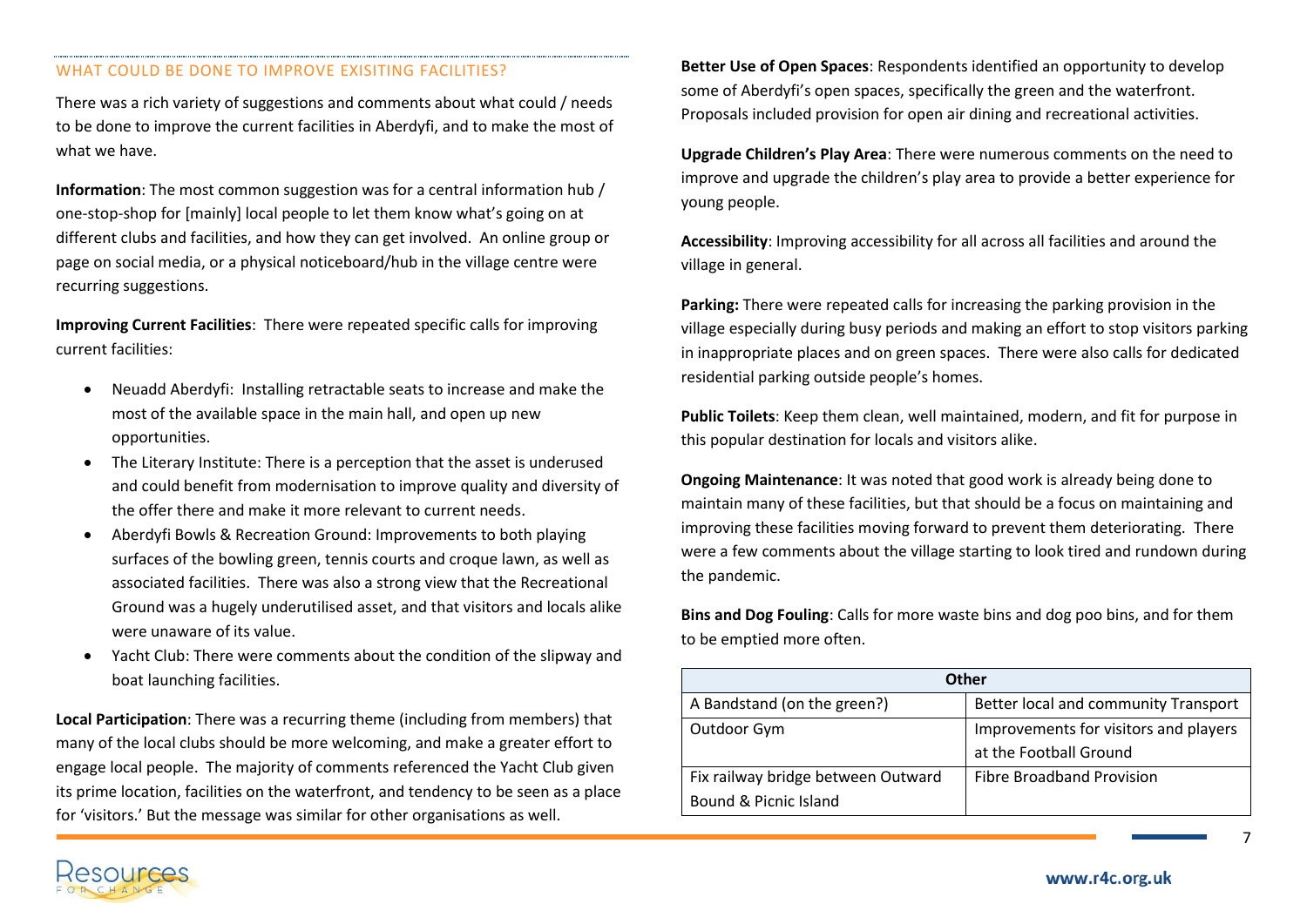# MISSING FACILITIES

There were also a wide range of suggestions for additional facilities that currently don't exist in the village. The recurring proposals are highlighted, whilst most of the others are noted under 'other.' This is not necessarily an indication of the need or demand, merely a reflection of the survey feedback. They should be treated as an indication of community priorities, and a starting point for a more detailed conversation and identification of need.

**Cycle Path**: A Cycle path linking Aberdyfi and Tywyn was the most popular proposal here, whilst safer cycle routes within the village itself was also put forward.

**Improved Medical Facilities**: Various respondents mentioned a doctors surgery, dentist, day care shelter and sheltered accommodation to enable people to be cared for in the community and avoid traveling to Tywyn for services. Separately, there was a call for a **Defibrillator** to be situated in the village.

**Youth Facilities:** There was a demand for youth facilities, especially for older teenagers. However apart from suggestions such as a skatepark, there was a lack of concrete proposals, potentially reflecting the lack of youth engagement with the survey and/or the lack of young residents.

**Recycling Centre**: A community recycling centre with facilities for general and garden / green waste as the nearest facility is currently in Machynlleth (\*according to feedback).

**Parking**: Repeated from the previous section, but there is a call for additional parking facilities both for visitors and local residents.

**Electric Vehicle Charging Points**: Charging points close to facilities and amenities to enable local people and visitors alike to charge their vehicles, which will be an essential facility as diesel/petrol cars are phased out of production over the next decade.

**Traffic Calming Measures**: New speed limits and traffic calming measures in the village and its approaches.

**A Diversified Highstreet:** A common comment is that the village lacks a diversity of restaurants and cafes. Similarly, there are numerous respondents calling for independent stores such as bakers, fish store, bookstore, cake store etc. These are in the spirit of providing for local residents, but would undoubtedly also appeal to visitors as well.

**Other**: Numerous local services were mentioned by a couple of respondents including a **nursery, bank, library, food bank, sport centre/gym, indoor swimming pool,** and reopening the **primary school**. Developing **Indoor sport** and **wet weather activities** such as badminton or a skittle alley in existing facilities was proposed, and a suggestion for a local heritage **museum** was echoed by calls for better interpretation and signage of local landmarks and heritage.

Dedicated **Motorhome Facilities** was proposed as a way of avoiding issues with informal overnight stays, **Lifeguards and a dedicated swimming area** on the beach, along with **improved signage regarding safety and responsible behaviour.**

A **Local Minibus/Dial a Ride** service was proposed as a potential way to improve local transport and accessibility,

*\*Local Homes: Providing affordable homes for local people was put forward a number of times. This is explored later in this document and in the associated report by North-West Wales Housing Enablers.*

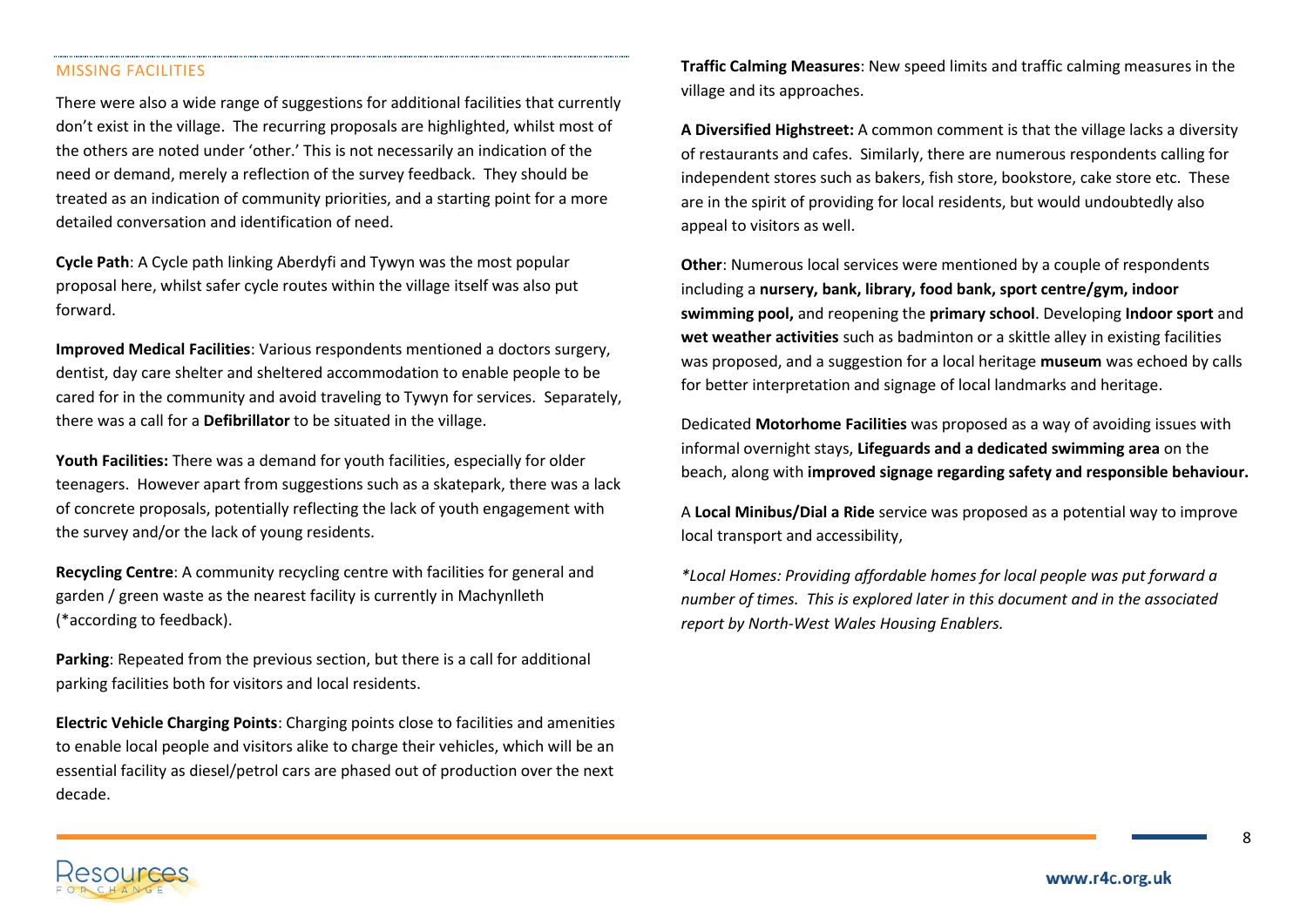# THE NEED: LOCAL SERVICES & ACTIVITIES

To explore the activities and services in the community and their use, we asked respondents which ones they had participated in and/or benefited from during the past 12 months before the Covid-19 lockdown.

It was a free-text question as there were too many to individually list on the survey form, and we would have been guaranteed to miss some of the lesser known. People's own definition of activities and services also varied, so the following section aims to summarise the wide range of activities identified and identify key elements.

Community activities & services are invariably connected to the available facilities, and the data highlights this with many of the popular activities hosted at the popular facilities. We would have been surprised if this wasn't the case, however it's still good to see that the data holds up as expected!!

Sport and physical activities of all kinds seem to be at the heart of community life in Aberdyfi. Sailing, golf, rowing, tennis, bowls, croquet and football feature repeatedly. As do fitness and dance classes. And as previously mentioned, it can be hard to decipher those who participate in the actual activities, and those who benefit from the associated events and facilities.

One of the most popular activities was the shows, exhibitions, and particularly the pantomime which are held at Neuadd Aberdyfi. The Community lunch club also features prominently, also held at the Neuadd. Numerous respondents noted local events such as the Food Festival, Dovey Fest, craft fairs, the garden club show, and Summer Salt.

A smaller number specifically noted events, talks, and social events that bring people together. Often noted as being at Neuadd Dyfi and the Literary Institute, however it could reasonably be expected that these happen at the other facilities as well but not specifically noted and so and hidden in the data. The reading rooms were also mentioned a couple of times.

Similar numbers noted the church, chapel, and worshiping as regular activities. And the Art Society/Club was also mentioned numerous times, as was activities related to the RNLI.

The Train and Bus services also had a few mentions!

Other activities and services were noted by one or two people, and we've listed them here:

- Post Office Shop
- **Pharmacy**
- Dyfi 1<sup>st</sup> Responders
- Blood Donation
- Community Council
- Educational Courses e.g. Computer Course
- Volunteer Activities
- Toddler Group
- Group Swimming
- Paddleboarding
- Beach Cleaning
- Dovey Ladies
- Inner Wheel
- Glee Club
- Book Club
- Children's Summer Football
- Gardening Club

Its often the case that smaller groups can get overlooked in surveys such as this. For examples ones with smaller numbers as they focus on one specific activity, a certain demographic, and those lacking associated activities (e.g. Club House, regular fundraising activities etc). However, it must be recognised that although they may lack the numbers, they still provide the same benefits, vital services, and socialising opportunities to their members as the larger activities and clubs. And often benefit those not interested in the offer of larger organisations.

It is also clear that the majority of the respondents focused in on the 'activities' (sport, theatre, social etc) rather than 'services' e.g. healthcare, transport, childcare, etc. This could indicate a lack of demand, a missed demographic, or something else. Unfortunately, the data doesn't tell us and we don't want to speculate. Further research could be required here.

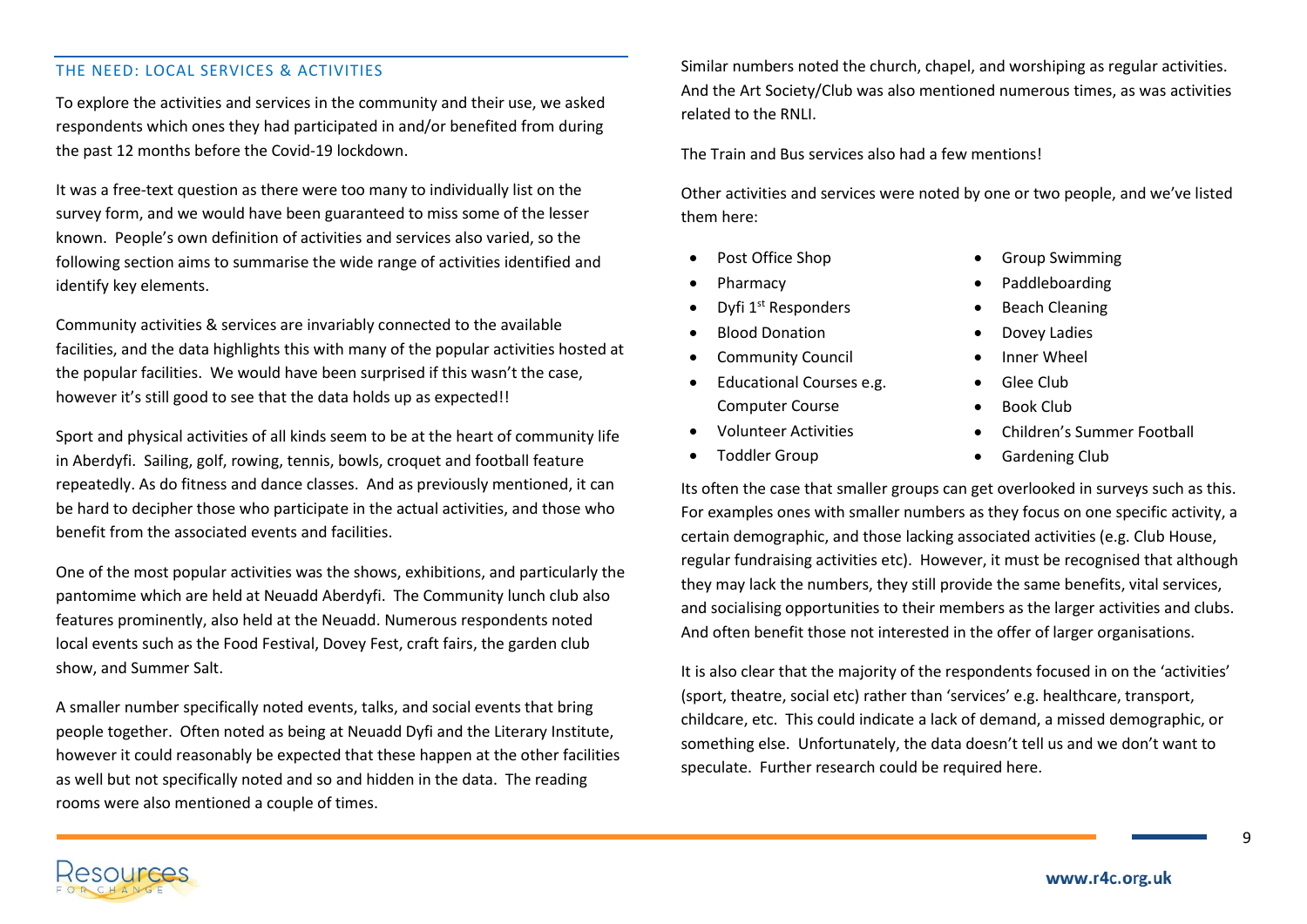### ENVIRONMENTAL SERVICES

It's worth noting here that in addition to traditional activities and services provided by an organisation or individual, a significant number of respondents cited activities or services provided by the environment. Walking, cycling, running, access to the beach and open green spaces etc. These are all 'services' that are commonly considered as beneficial to health and wellbeing and are also a focus for Welsh Government Environmental Policy.

#### WHAT COULD BE DONE TO IMPROVE CURRENT ACTIVITIES & SERVICES?

The standout theme here was that there needs to be a **central calendar** of local events, activities, and services. And that they should be **advertised extensively** to the local residents. There is an activities calendar a[t www.aberdovey.org.uk](http://www.aberdovey.org.uk/) however many are obviously unaware of it. Another indication of the lack of awareness is that many respondents were suggesting potential 'new' activities or services that already exist!

There are quite a few references to the fact that the **timing of activities**, with daytime activities not accessible to working adults [or school age youths]. A call for longer opening hours was aimed mainly at businesses and places to eat, although it could be relevant to communal facilities offering services as well. More **evening social events, talks, and/or training courses** was proposed by some, both for educational and social value.

Increasing the number of community events was seen as a way of both providing entertainment and enhancing community cohesion. Numerous respondents specifically mentioned that they miss a Carnival / Parade type of event.

The need for more fitness-based classes was also raised, so some though might be given to what is missing from current provision or if there is adequate capacity given that a range of such activities are already available.

# MISSING SERVICES

Reflecting what's been noted before, the most popular suggestion here was a **Youth Club or Activities Club for young people,** particularly older teenagers. One individual did mention that this had been tried before but failed because of insufficient numbers, so this could be worth revisiting. We would however advise you to consult the young people themselves on this issue, as a lack of responses by under 25's means that this is the older generations (although quite possibly parents) telling us what the youngsters need!

The lack of local **healthcare services** (GP Surgery, dentist etc) is also highlighted again and the second most popular theme in this section. A **Community Minibus was put forward** to help those not able to access current services, or to reach the ones located outside the village.

Some form of **Social Centre/Community Café** was proposed by many as a way of enabling people to socialise, battle loneliness and isolation, especially amongst elder residents.

Quite a few respondents noted that they'd like to see a local walking group set up, with others interested in themed walks (nature, heritage, history etc) for locals and visitors alike.

| Other                                 |                          |  |
|---------------------------------------|--------------------------|--|
| Outdoor Activities targeted at locals | Small water craft rental |  |
| <b>Toddler Clubs</b>                  | <b>Bridge Club</b>       |  |
| Local Market                          | Befriending services     |  |
| Repair Shop                           | Swap Shop                |  |
| Garden Club                           | Mobile Library           |  |
| Self-help groups                      | Welsh Language Classes   |  |

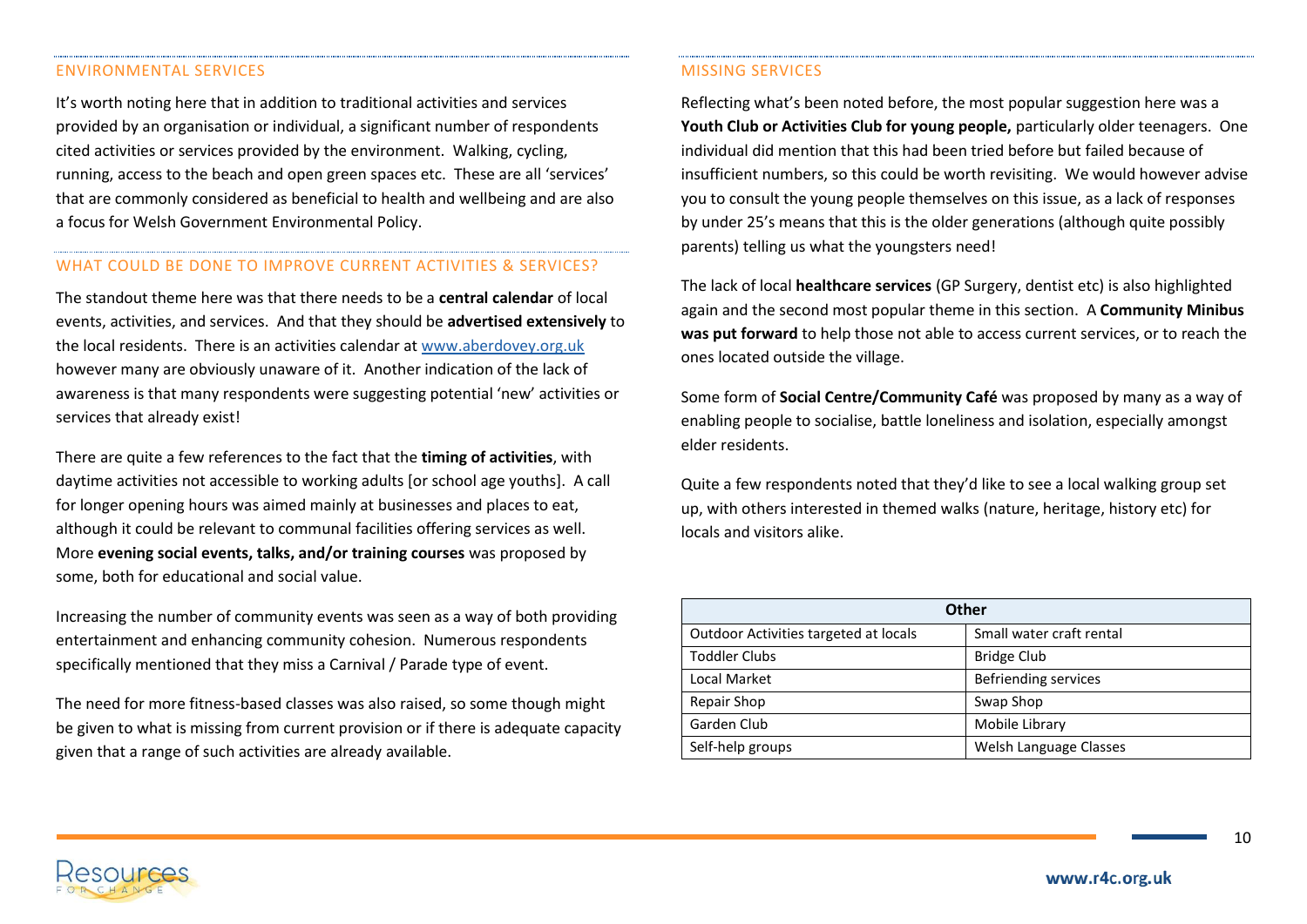### WHAT EXCLUDES PEOPLE: BARRIERS TO PARTICIPATION

We asked if there were reasons people didn't use local facilities or accesses local activities and services, to explore if there were any major barriers to participation. If we exclude '*Covid restrictions*,' and '*living outside the area,*' The most common answer was a **lack of interest** in the activities or events on offer (non-religious, not interested in football etc).

Many noted that they were '**too busy and didn't have time**.' Some citing work pressures, whilst others noted that work hours simply made it impossible for them to attend daytime events.

A **lack of information / advertising of** what was the most common reason cited regarding activities and services, which could be something that could easily be rectified, perhaps through a central noticeboard (perhaps online) or newsletter.

**Poor health, age and mobility** issues was the next most common theme. Including comments from wheelchair bound individuals and the hard of hearing. This lack of accessibility is echoed by a couple respondents which mentioned **a lack of transport**.

**A perceived lack of adequate parking** was another cited barrier that kept people away, especially during the high season when according to some "*it can be overrun by tourists.*" No available parking during busy periods was one complaint, whilst a lack of disabled parking was another theme.

Some comments were specific to individual facilities, e.g. citing the need to be (or unsure if you needed to be) a member of the Yacht Club to use the facilities, or a lack of space (or waiting list) for an allotment. So, **membership and fees** were a barrier to some, whilst **perceived exclusivity** of some clubs deterred many casual users.

Finally, there were comments referring to the '**tired nature of** some facilities' that could do with *an uplift and some modernisation*.

#### THE COVID EFFECT

Given the nature of the past 18-months, we asked whether the respondents believed that the Covid-19 pandemic had altered the needs of the community. As you can see, there was no clear consensus on this, but we did receive a number of views on potentially changing needs:

• It's highlighted the need for local health & social services in our community, and the



current lack of it. It's also changed the nature of these services, with more vulnerable individuals requiring support and monitoring at home.

- Many individuals are now wary of group activity and will need persuading to re-join communal activities, and the activity providers will need to provide reassurance through stricter safety, social distancing, and hygiene arrangements. Potential need for greater number of smaller classes.
- Isolation and loneliness issues are two issues affecting mental health & wellbeing that have been highlighted and intensified over the past 18 months. "*People need a community.*"
- It's brought out the best in people, coming together to support neighbours and colleagues establishing new relationships, friendships, and communities.
- More staycations and a perceived influx of new (younger) residents will put added pressure on local services, it but could also bring new blood and enthusiasm into the community.
- Changing habits could be a blow for the local economy as more people socialise at home and shop online. Conversely anecdotal others believe that more people are shopping locally since lockdown.

| Other                                   |                                      |  |  |
|-----------------------------------------|--------------------------------------|--|--|
| Highlighted need for socialising spaces | Community are volunteers essential   |  |  |
| Broadband: Essential to home working    | Better awareness of individual needs |  |  |
| Increased reliance on home deliveries   | Communication is essential           |  |  |

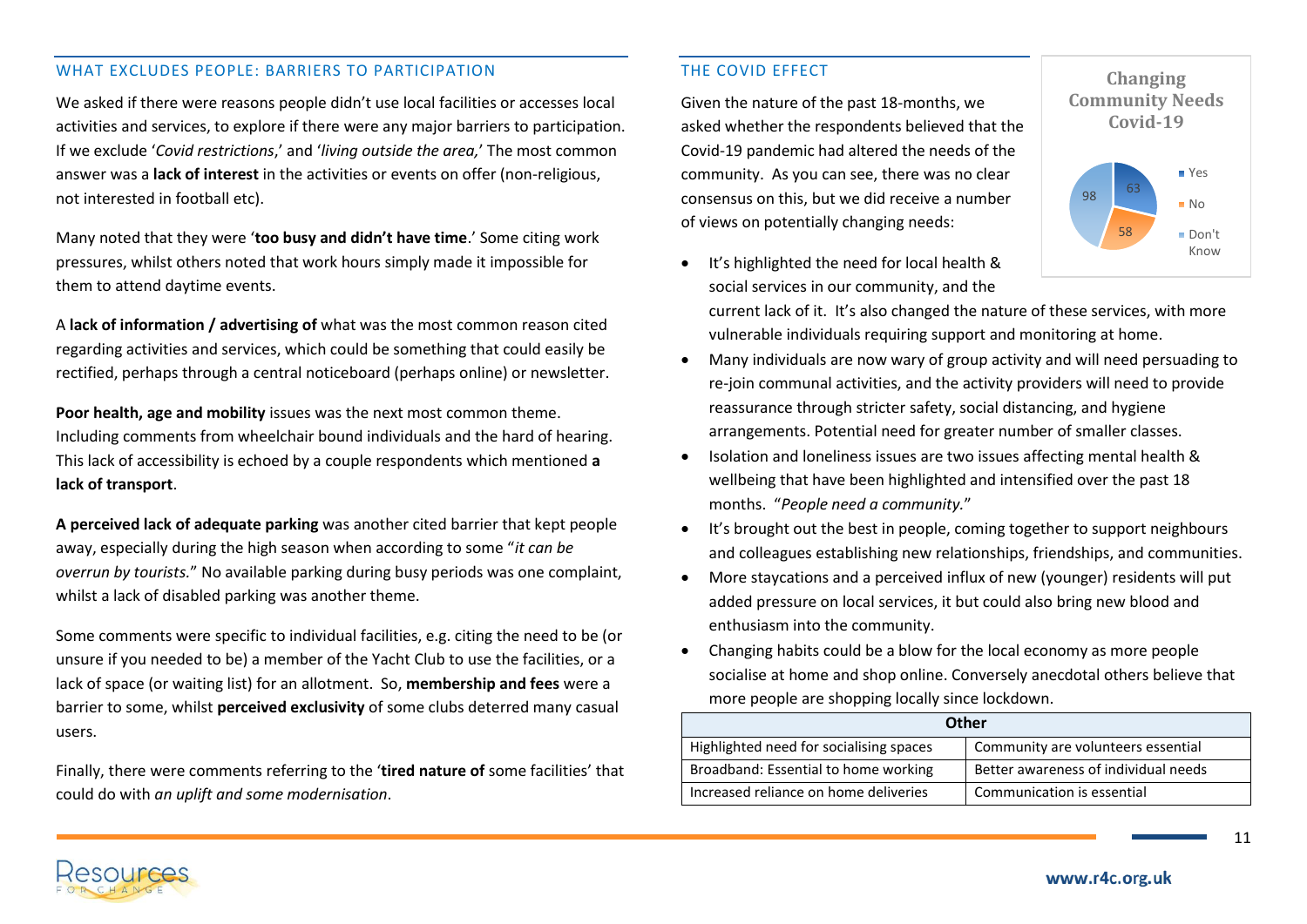# THE ECONOMY AND JOBS

We asked respondents for their opinion on the following statements regarding the state of the economy and employment in Aberdyfi:



Anghytuno'n Gryf /Strongly Disagree Anghytuno / Disagree Niwtral / Neutral Cytuno / Agree

■ Cytuno'n Gryf / Strongly Agree ■ Ddim yn Gwybod / Don't Know

There is an over whelming perception that there is a lack of permanent employment opportunities in Aberdyfi (67%). This tallies with the perceptions in the earlier section that Aberdyfi wasn't a good place to live for those looking for work or commuting to work.

It also concurs with the perception that Tourism is the main economic driver in the village, which is associated with low paying seasonal jobs.

As you can see, there is a strong opinion that additional business units / office space (61%), training opportunities (62%), and a diversification of employment opportunities (74%) would be beneficial to the area.

The overwhelming majority (90%) saw tourism as the main economic driver, although there were numerous comments that this was detrimental to other sectors and the wider community.

### YOUNG PEOPLE

There was a section in the survey aimed at young people under 25. However unfortunately only three individuals under 25 responded to the survey, so it is not possible to draw any conclusions from these results.

A number of people did answer the questions aimed at under 25 (although this shouldn't have been possible, we believe there might have been an error in the branching on the online survey platform). We appreciate that these records could have been contributed by parents on behalf of their children, so we include a brief summary here in case it can inform the development of any future study.









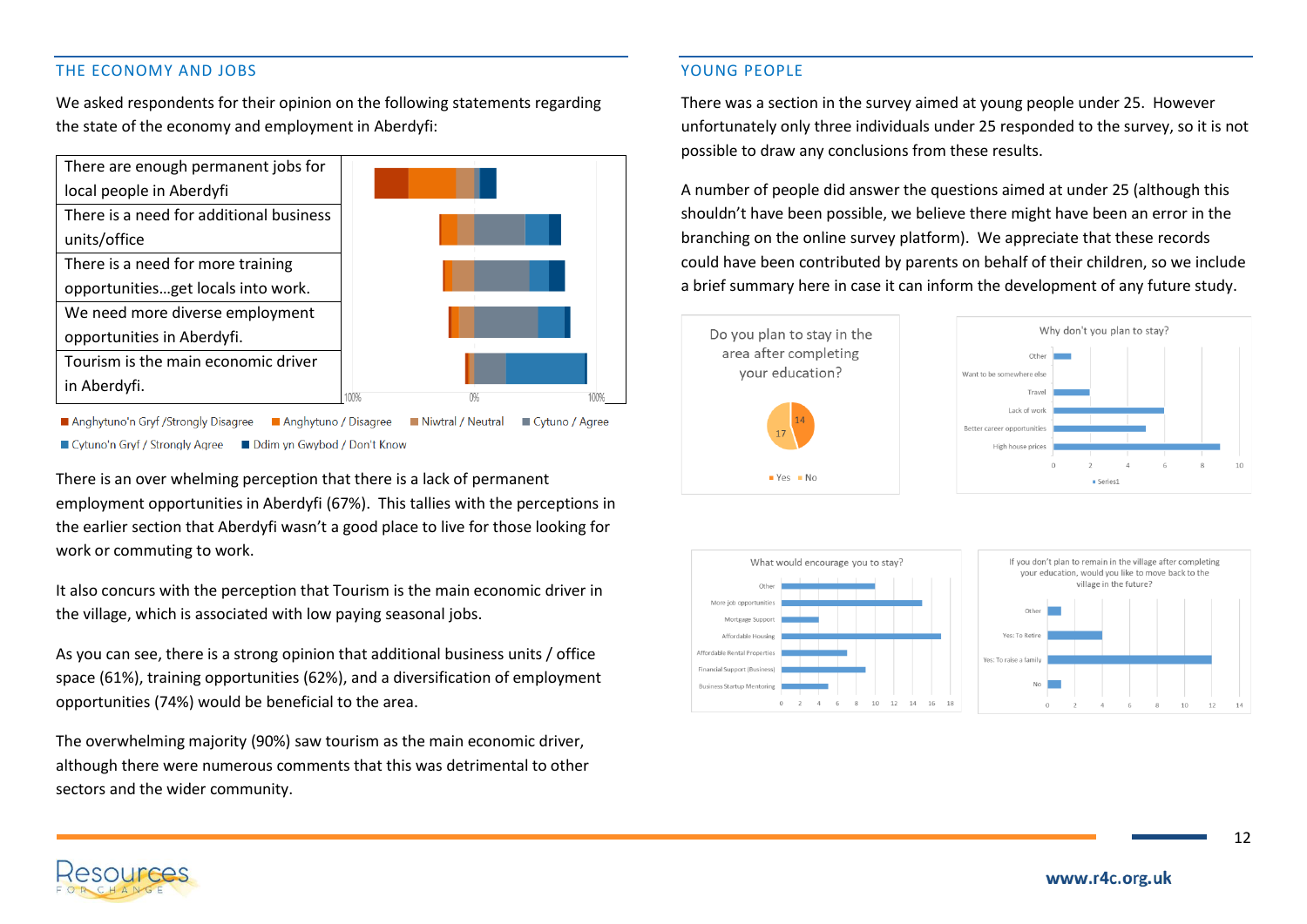## THE ENVIRONMENT

We asked respondents for their opinions on the following statements (see opposite), to gather information about people's perceptions of the natural environment and its influence on the local community:

The overwhelming majority perceive that the natural environment and landscape makes Aberdyfi a better place to live (93%), and that it contributes to improving our health and wellbeing as a community (94%).

There is also a strong belief that it benefits our economy by attracting visitors and investment (93%). However, the flip side of this coin is that the majority also believe that this influx of visitors can sometimes have a negative effect on the environment that attracts them in the first place (65%), although a significant minority disagreed.

There is a consensus that it is important that we take action to protect this special landscape and the wildlife if harbours (95%), and that people are much more likely to respect and protect it if they fully understand the benefits it provides us (82%). There was also consensus around the proposal that it was important to educate visitors and locals alike about the Dyfi Biosphere and the wider environment (95%).

Overall the respondents weren't quite as sure that they fully understood the Dyfi Biosphere and the benefits it provides the community (63%), and there were more 'don't know' responses here than for any of the other statements. Finally, there was widespread support for exploring the potential for a sustainable community energy project in Aberdyfi (72%), with a small minority (11%) against the idea.

It should be noted that the overwhelming positive response to both the value and need to protect the natural environment in this section is at odds with the previous finding that 'The Environment' was the lowest of people's priorities. It highlights the fact that although highly valued, it is often overlooked when

considered along more pressing 'day to day' issues such as services, facilities, housing, and employment.



Anghytuno'n Gryf / Strongly Disagree Anghytuno / Disagree Niwtral / Neutral Nighton / Agree

■ Cytuno'n Gryf / Strongly Agree ■ Ddim yn Gwybod / Don't Know

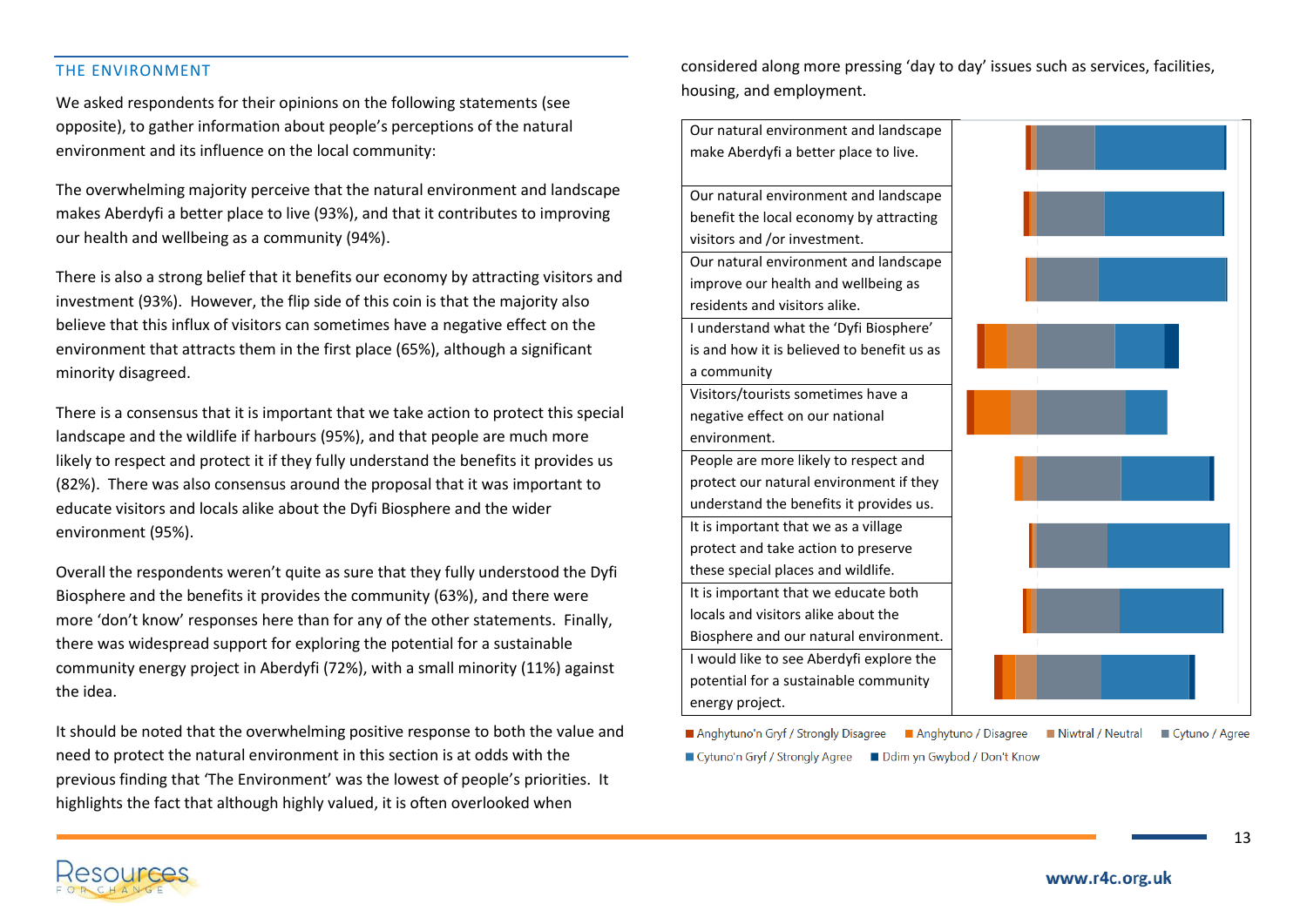# PERCEIVED ISSUES

The overwhelming issue that respondents identified was the issue of **rubbish and littering**, especially during the busy tourist season. This ranged from overflowing bins on the high street which was associated with a lack of bins and infrequent collections, to rubbish being left on the beach which harms the environment and attracts seagulls. A **lack of local recycling facilities** was seen as contributing to **fly tipping** and littering. **Dog fouling** is another issue identified

**Jet skis and other motor craft** was the second most common issue cited, associated with **noise pollution** (a separate issue in its own right) and also disturbances to wildlife.

**Overcrowding** caused by the influx of visitors was perceived as a source of many of the identified issues especially **increased traffic** through the village (and associated emissions), and **parking spilling onto natural green spaces.** A recurring theme in many communities, **Dog Fouling** was seen by many as a serious issue in Aberdyfi.

**Marine pollution** (including examples from named premises), is tied in with associated concerns of **'runoff' from farmland** having an adverse effect on rivers and the sea. **Plastic packaging/pollution** was also specifically noted by a number of respondents, with a specific mention for beach products (discarded buckets, spades etc). **Climate Change** in general was identified as a threat, including coastal and sand dune erosion (also visitor related), and sea level rise. **Unchecked development is** seen as detrimental to biodiversity and green spaces.

| <b>Other</b>                        |                                 |  |
|-------------------------------------|---------------------------------|--|
| Loss of Biodiversity & tree felling | <b>Cigarette Butts</b>          |  |
| Caravan/motorhome waste             | Wild camping & fires            |  |
| Lack of political will to change    | Lack of trees                   |  |
| Vandalism                           | Over manicuring of green spaces |  |

There was also comments that stopping channel dredging had made more harm than good, and that some environmental legislation were counterproductive.

# PROPOSED SOLUTIONS

The single most popular solution to some of these issues addresses a number of them, and that is **Education.** Be it in the form of leaflets, posters, signage, or education events and activities, educating people on the state of the natural environment, the harm being done, why it needs protecting, and the benefits it provides residents and visitors alike.

**More bins (including recycling bins),** and more frequent collections is the next most popular proposal aimed at a specific issue. And this is elaborated on by others who see a **community recycling facility** as being key to reduce littering and fly tipping (as well as presumably reducing household waste going to landfill).

**Limiting jet skis and motor craft**, both in speed and location, is also proposed by a similar number of respondents as a solution to noise pollution and habitat disturbance (also addressing safety concerns).

**Enforcement** through prosecution and/or wardens, is seen as the solution to littering and parking issues amongst others. And there is an appetite more **community initiatives** such as litter picks to address issues.

Some specific solutions to local issues appear numerous times. **Banning crabbing (or the local sale & use of nylon lines**) is perceived as a way to solve a local plastic pollution in the marine environment; **encouraging businesses to reduce plastic use, and use recyclable packaging/containers**, while **providing recycling facilities on their premisses**. **Tree planting/habitat creation** also features repeatedly.

A **Park and Ride** facility is suggested as a way to reduce traffic and parking issues; **EV Charging Points, 20mph speed limit,** and **Green Energy** projects to facilitate a reduction in emissions. **Repair/swap shop, changing farming practices,** and **limiting visitor numbers** is proposed. Finally developing **Sustainable Housing,** is proposed. There is a call for more detailed **specialist research** into the issues (potentially **collaborating with CAT**) and **establishing a local group** to lead on protecting the environment.

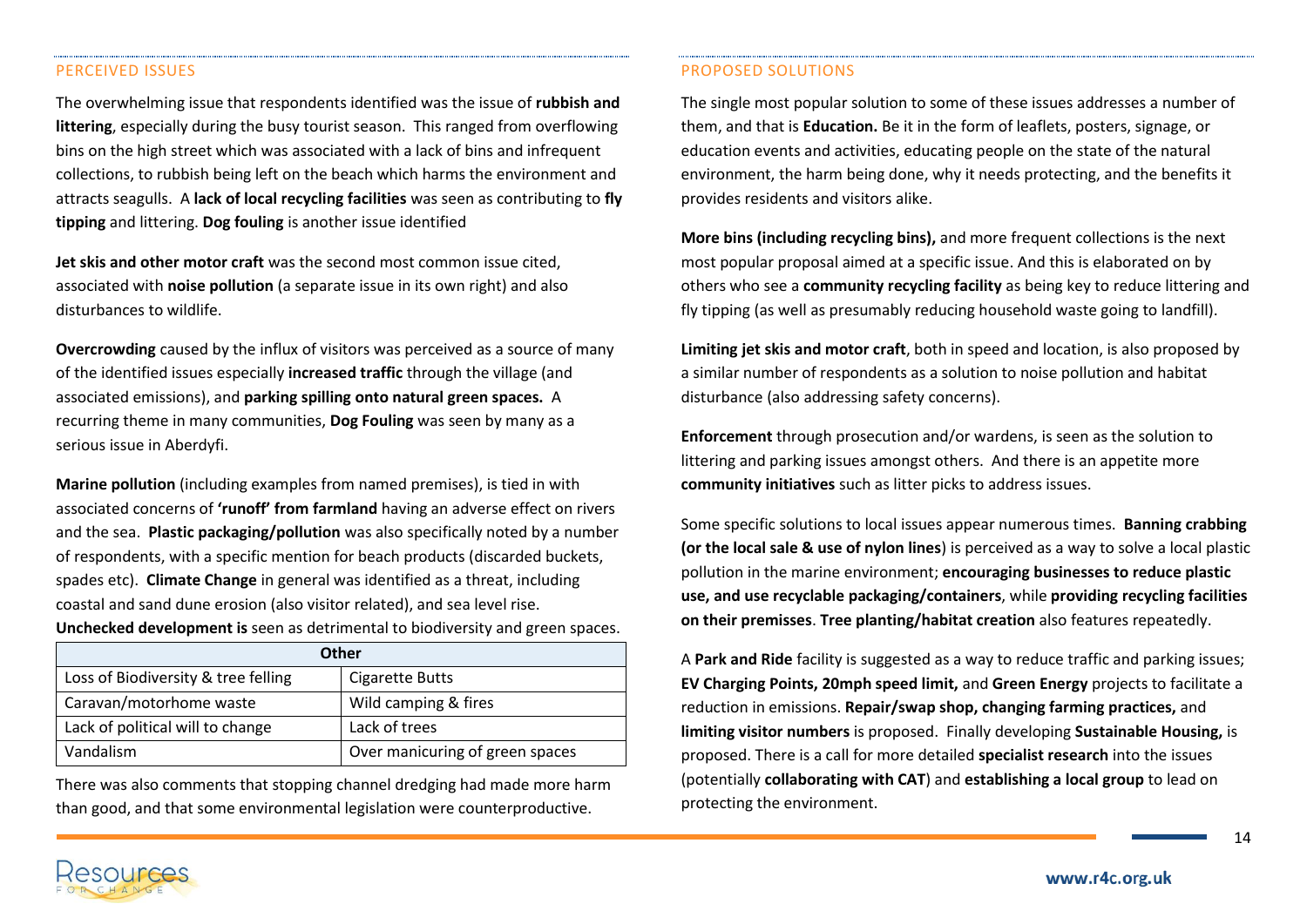## HOUSING

We asked respondents for their opinions on the following to gather information about people's perceptions of the housing sector in Aberdyfi and its influence on the local community:



- Anghytuno'n Gryf / Strongly Disagree | Anghytuno / Disagree Niwtral / Neutral Cytuno / Agree
- Cytuno'n Gryf / Strongly Agree

As you can see, the overwhelming majority (75%) of respondents don't believe that house prices in Aberdyfi are affordable for local people.

Nearly half (49.5%) don't believe that rental prices are affordable for local people either. However, there is a significant section of the respondents (37%) who don't have an opinion either way. We suspect that this is because unless you live in/are searching for rental accommodation then you are unlikely to be aware of the current marker rate, which are not as visible as the prices of sold properties which can be easily found online.

Whether second homes are having a negative effect on the community is an issue that splits the respondents. 43% believe it's having a negative effect, and 35% disagree. This is reflected by other sections where tourism and visitors are considered to be both vital to the local economy while simultaneously putting substantial pressures on local services and the environment.

Despite these differing opinions, there is clear and widespread support for the development and implementation of planning policies that provide conditions to favour local residents (63% for, 21% against), stipulate primary residence (57% for, 23% against), and to supply affordable housing (69% for, 17% against).

# NORTH-WEST WALES RURAL HOUSING ENABLERS PARTNERSHIP: THE HOUSING NEEDS SURVEY REPORT

The second half of the online survey, along with other sources, informed the '*Housing Needs Survey Report*' produced by the 'North-West Wales Rural Housing Enablers.' We have included the 'Conclusions and Findings' section of this report here to inform the reader as our own conclusions and recommendations are influenced by their findings.

We strongly suggest that the '*Housing Needs Survey Report*' is read alongside our own to give the reader a comprehensive and detailed picture of the current situation in Aberdyfi.

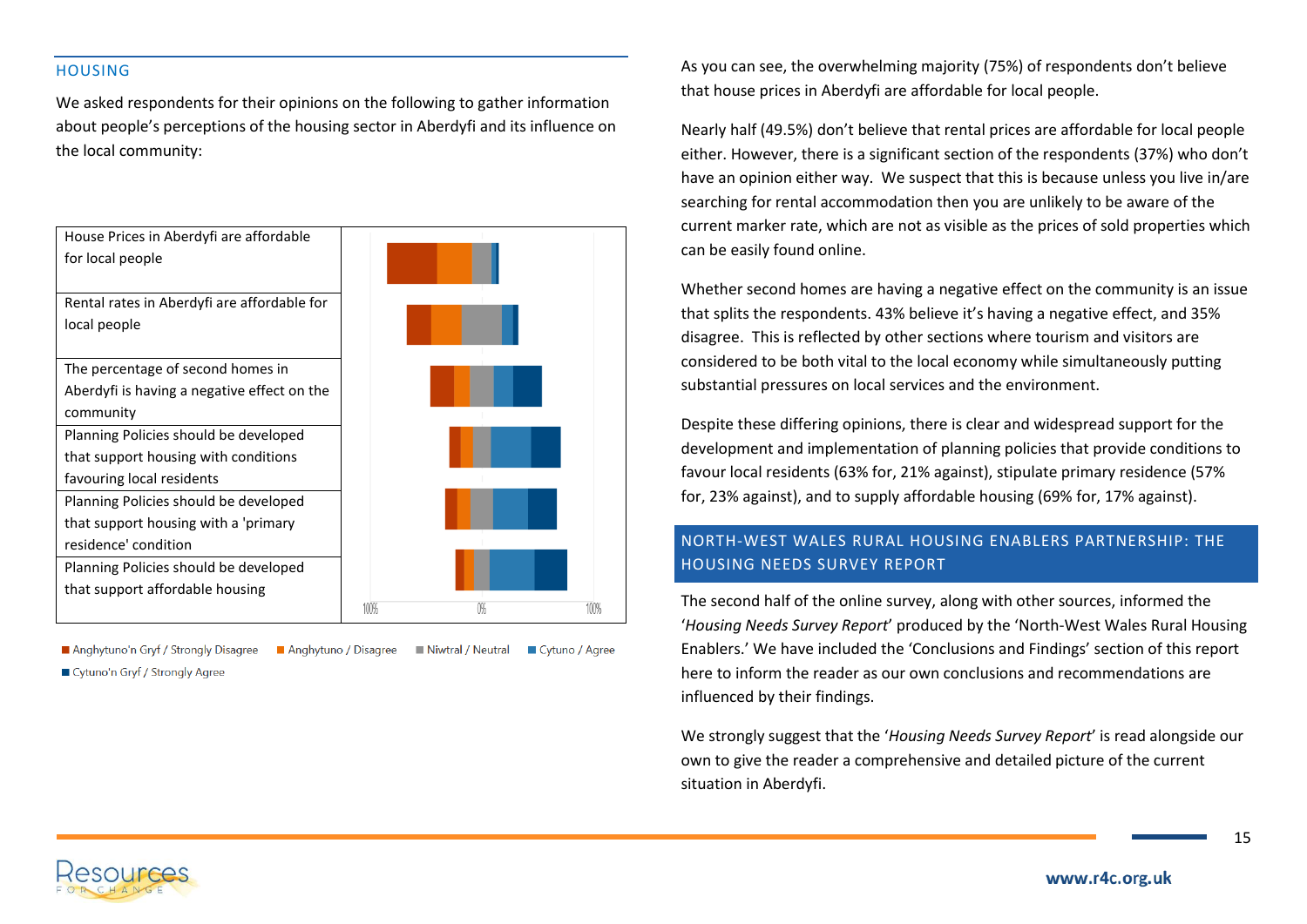### SUMMARY & CONCLUSIONS

While using the information available from the social and affordable housing register, information regarding the housing market and housing affordability, information regarding empty properties and second homes, as well as our on-line survey we are able to conclude the following regarding the local housing need in Aberdyfi.

62.3% of households are priced out of the housing market all together. For those households with income that fall within the lower quartile the percentage is even higher. With the lower quartile median income in the area at £18,901 and the income required to afford a property at entry level price at £39,571, purchasing a home on the open market is not an option for many.

There are currently no properties available to privately rent in Aberdyfi.

There is a very high number of second homes and properties that are registered as self-catering units in the area. The number of empty homes is high also. In total 54% of the housing stock in the area are either second homes, holiday lets or empty properties.

There are 50 social units in the area, with a variety of options regarding size and type of unit. There are currently no units which are difficult to let, however social housing officers have noted that some units located on first floors or steep hills and designated for the elderly can be difficult to let.

There are 113 on the waiting list for social housing in Aberdyfi. The highest demand is for two-bedroom units, however there is a substantial demand for one bedroom and three-bedroom units. The demand is fairly equal for both one and two-bedroom units. The majority of those who require a two-bedroom unit are looking for a house of bungalow. For those who require a three-bedroom property, a house was the most popular choice.

There are those who have registered on the social housing register with a local connection of five years or more, and who are in need of a one, two or three bedroom unit. It is worth noting that it is a fairly low number of those on the register that have a local connection of five years or more to the area.

Four have responded to the online survey noting that they would consider renting a social house however are not registered on the social housing register for the area (It would be required to check if those who responded qualify to be included on the register).

It is worth noting that the waiting list for social housing could increase during the next few months / years due to Covid-19's economic impact on households in the area.

14 have currently registered with Tai Teg for an affordable home in Aberdyfi. Ten of those registered wish to purchase a home, three want to rent and one is looking to buy or rent. Two have chosen Aberdyfi as their first-choice location, nine have noted Aberdyfi as their second-choice location, and three have noted Aberdyfi as their third choice. Seven of those registered are in need of a twobedroom house, and six are in need of a three-bedroom house. There is one application where the applicant has not noted how many bedrooms they require. One response to the online survey noted that they would consider part purchasing a property, and seven noted that they would consider purchasing a cheaper property with re-selling restrictions. Only two of these have registered with Tai Teg (It would need to be confirmed if the rest are eligible to be added to the register).

In our online survey conducted during July and August 2021 it was highlighted that 56 households were in housing need. Whilst analysing the income of those who responded (it should be noted that only 40 of those who responded answered the question regarding household income) and with a current average house price in the area of £365,010 we can consider that the most of these (if not

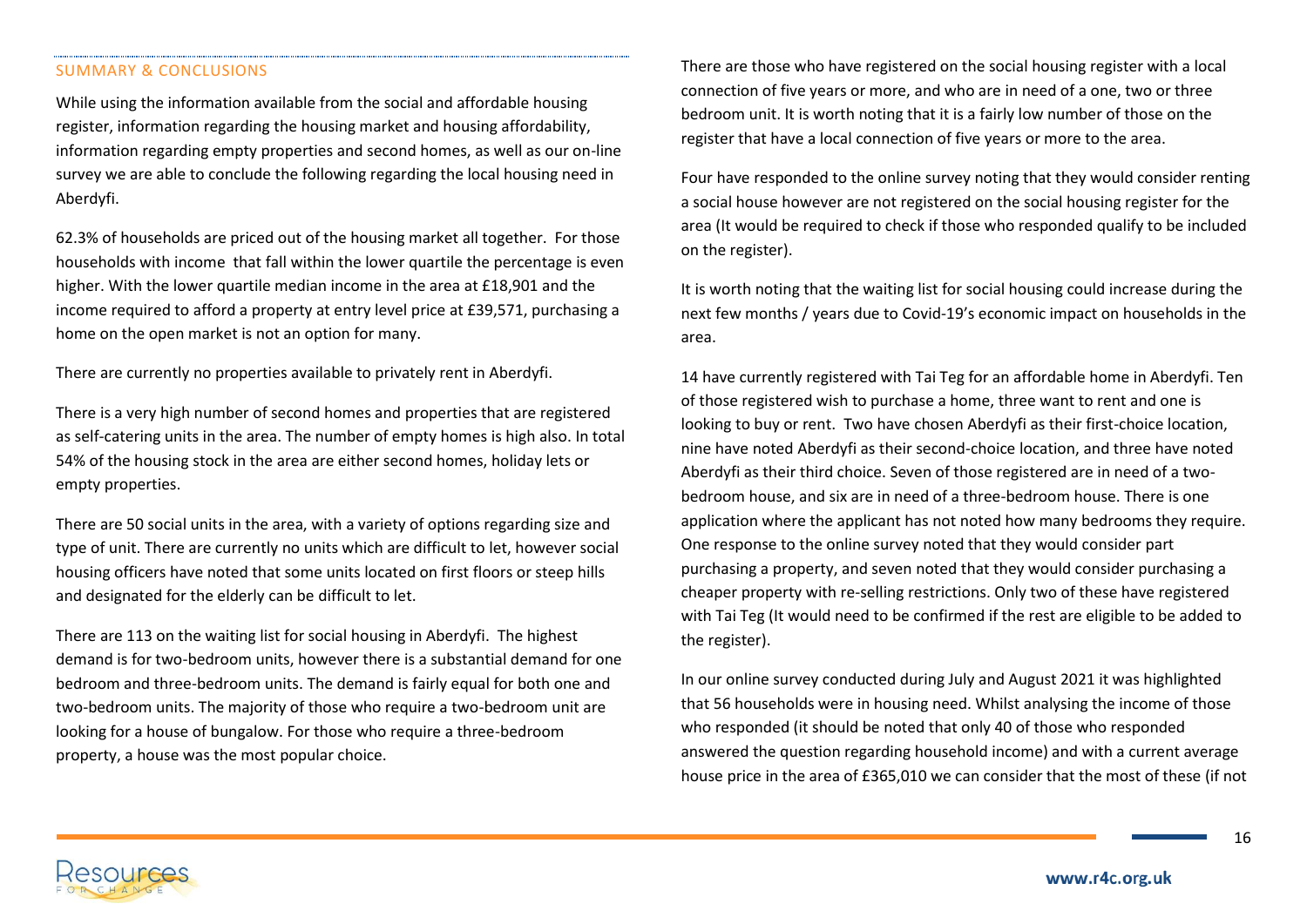all) are in need of an affordable home. It should be noted that only two of these have registered for Tai Teg and three that have registered for social housing.

Approximately half of those who stated that they were in need of housing and answered the question regarding income, have a household income of £30,000 or less a year. It is important to consider this whilst exploring solutions for the local need.

As part of the responses to our survey the biggest interest was in three-bedroom houses, however with a large number also interested in two-bedroom houses and two-bedroom bungalows.

Seven responded stating that they required a ground floor property, one required sheltered housing with an additional care service, two require sheltered houses without any additional care services, one required home care, and one required an adapted house for special needs.

Most of the responses want to purchase on the open market, however some also would consider renting privately, renting socially, or buy a cheaper property with a re-selling restriction. 22 of the responses noted that they would consider selfbuilding and 23 would consider renovating an empty property if there was an appropriate property available.

The local connection of those who responded that were in housing need are strong with 78.6% having a connection of five years or more to the area.

It was highlighted in the survey that there was support for a development of houses for local need with 63.7% in support and 20.9% stating that they would not support a development of this kind. A variety of reasons were given for supporting and opposing any development.

The following themes were highlighted when those who responded were asked to note their views regarding the housing situation in the area:

• The housing situation is disastrous and getting worse.

- There are too many second homes and holiday lets.
- House prices are too high for local people.
- The housing situation is having a negative effect on the community. economy and local services.
- Aberdyfi's landscape makes it hard to develop more housing.
- There are some affordable housing in neighbouring towns and areas.
- We need jobs as well as housing for local people in the area.

The themes above were the most highlighted however it should be noted that some responses felt that the housing situation in Aberdyfi is acceptable.

As well as supporting any potential development of affordable homes for local people, there is also a demand for:

- Measures to control the second homes and holiday lets situation for example the Council Tax system or Planning system
- Assistance for local people to purchase or renovate a property.
- Facilitate communication between local seller and buyers before a house is sold on the open market.
- Facilitate ways on which empty properties can be used to assist the local housing need.
- Develop an agency that can buy, sell and rent houses for local people.
- Develop the local economy to increase jobs and salary's as well as encouraging technological developments that would allow people to work in jobs with higher salaries from home.
- Improve the public transport, and transport links in order to develop accessibility to job locations for people who want to live in Aberdyfi but work elsewhere.

48 of the responses noted that they have an interest in being a member of a group that would respond and assist with the local housing situation. We welcome any enquiries regarding the information, conclusion and recommendation made in this report.